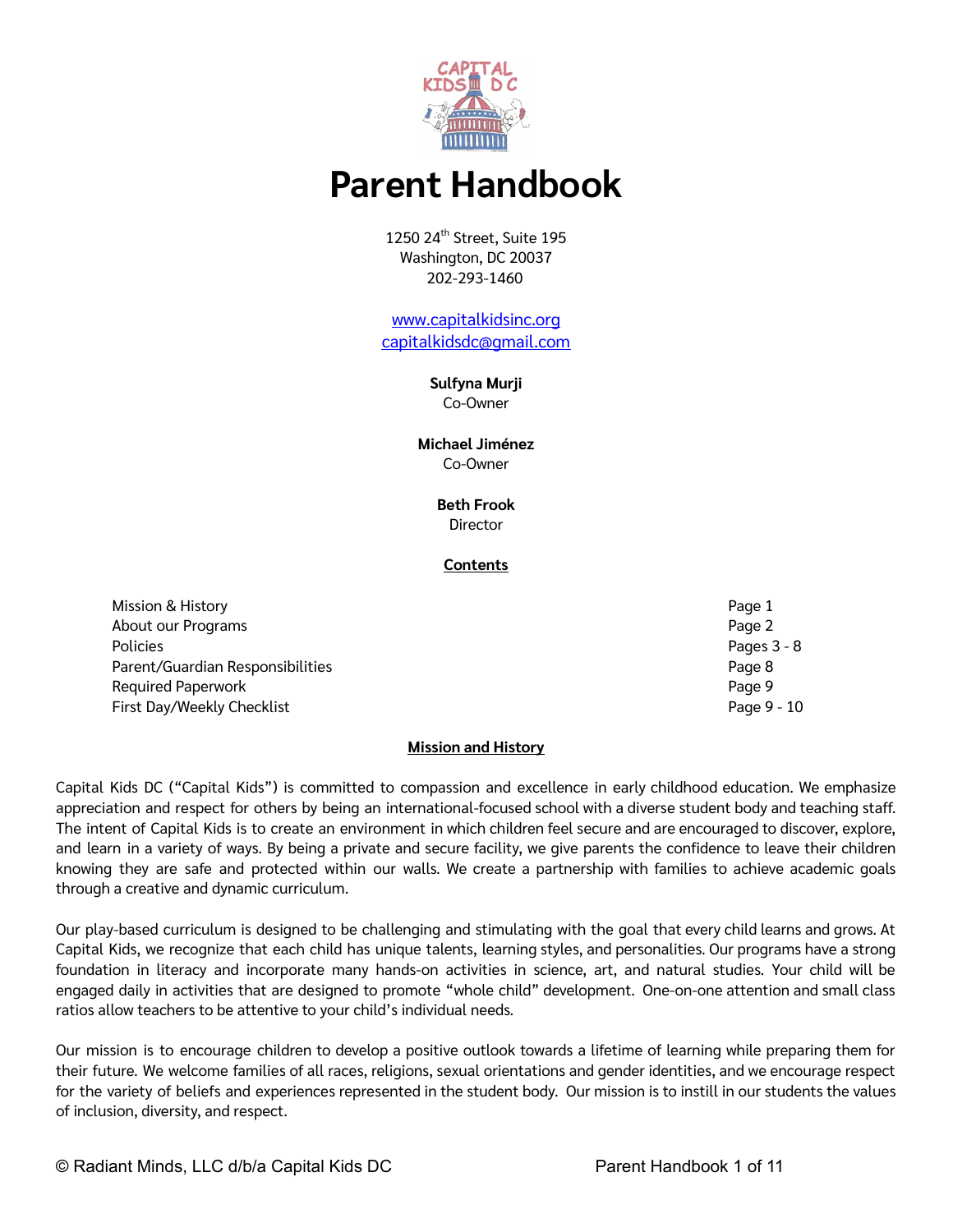

#### **About Our Programs**

# **Infant Program Potomac River Pirates (Infants starts at 12 weeks):**

Our brightly lit and colorful classroom provides a visually stimulating setting for babies to grow. Our infant program is based on a safe, nurturing, and loving environment. We will work closely with you on a daily basis to ensure we are meeting your infant's evolving needs through love and attentive care. Our play areas provide equipment and toys that support both gross and fine motor development. Reading and singing are a part of the everyday curriculum, as well as strolling through the safe streets of Georgetown.

#### **Toddler Programs**

# **M Street Monkeys and Foggy Bottom Frogs (Toddler Classrooms, 1 and 2 year olds):**

For young toddlers, exploring and understanding their environment is vital to a successful development. Through sensory exploration, children develop a better grasp and appreciation of their world around them. Toddlers are learning independence and embracing their natural curiosity as we prepare them for Junior Preschool.

#### **Preschool Programs**

#### **Pennsylvania Ave. Puppies (Jr. Preschool, 2 and 3 year olds):**

Capital Kids Junior Preschoolers are taught by experienced teachers with training in early childhood development. Our developmentally appropriate lesson plans incorporate art, music, science, language arts, and math activities. Teacher-guided circle time includes singing songs, daily calendar, pledge of allegiance, weather, and schedule for the day. Potty training is in full motion as we prepare all the children for Sr. Preschool!

#### **Georgetown Ponies (Sr. Preschool, 3 and 4 year olds):**

Problem-solving, artistic expression and character building all help prepare your child for a classroom setting. Daily writing and language development help your child build a sense of confidence and self-esteem. Field trips throughout Washington, DC give students a hands-on approach as they explore their environment through personal experiences.

#### **Pre-Kindergarten Program**

#### **Rock Creek Robins (Pre-kindergarten, 4 and 5 year olds):**

Our Pre-kindergarten syllabus is created based on the achievements of the students' progress from the previous year. Creative thinking and exploring their environment are two of the many fun ways we incorporate science and social studies into the classroom. Working in small groups as well as a whole class leads to independence and interaction with peers. Spelling, writing and basic addition and subtraction is achieved during the academic year, as well as individual computer time in the classroom.

#### Please keep in mind, classroom movement is based on each child's development and available space and may not **correspond directly with age.**

**\*Extracurriculars such as soccer and music are available in specific classrooms for an additional fee\***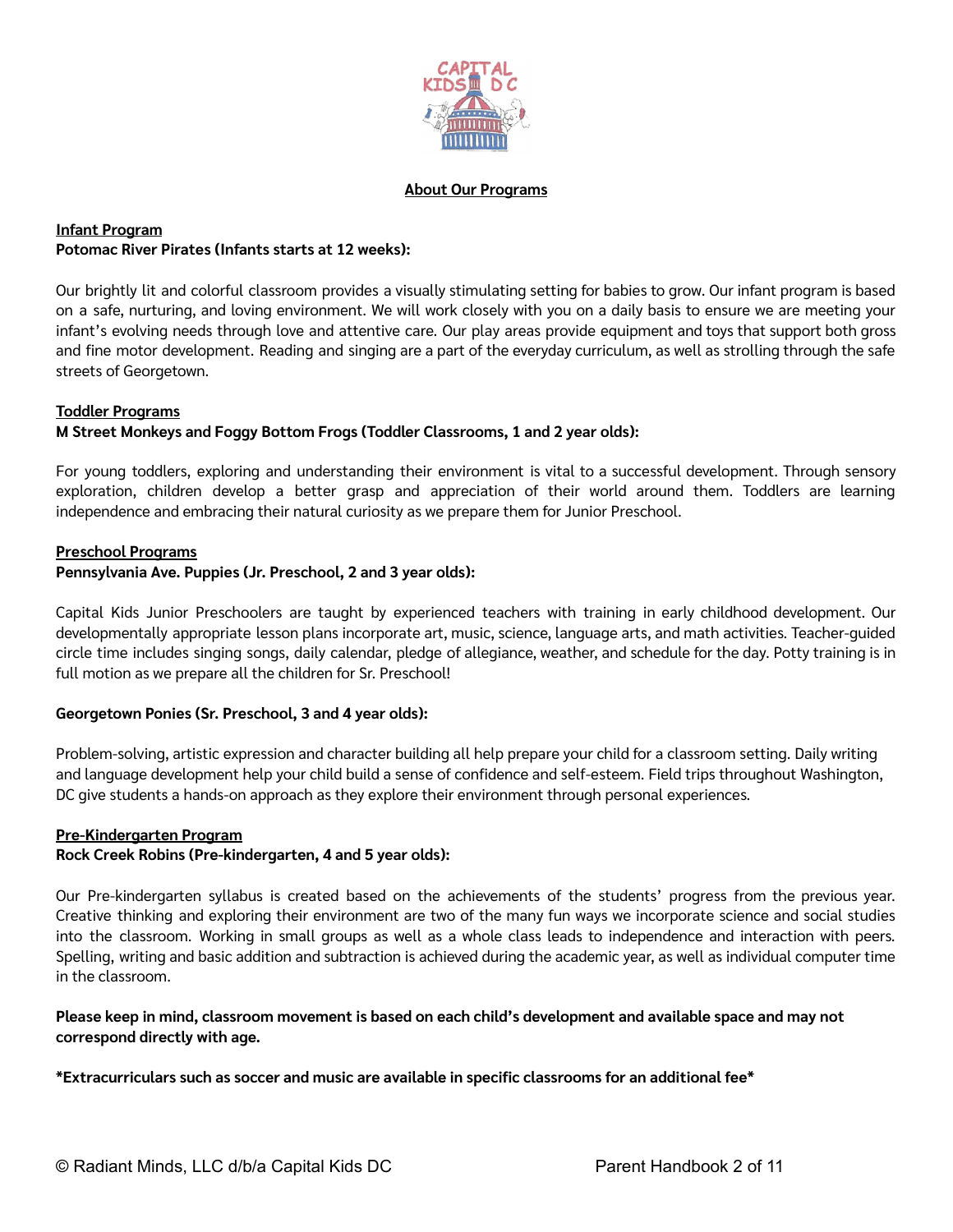

## **Capital Kids - Policies**

# **Food Policy**

Capital Kids maintains a USDA-approved food program. We offer morning snack, lunch, and afternoon snack. All snacks and meals are pre-planned with menus posted and emailed in advance. If your child has food allergies or is adjusting to table food for the first time, please refer to this menu when planning for your child and communicate with your child's teacher on foods your child is able to consume.

## \*Please do not allow your child to finish their breakfast or lunch that is brought from home at school. This is to protect **those children and teachers with airborne and contact food allergies.**

We are a nut free facility. This includes ALL food brought from home. We cannot guarantee that this facility is 100% nut free due to circumstances beyond our control. We make a good faith effort to maintain "nut free", but cannot ensure it. For birthday and special occasions ONLY STORE BOUGHT FOOD may be brought to school. This is to ensure proper food handling procedures and accurate food labels. In case of food allergies, all food brought from home must be a bag lunch that is nut free and clearly marked with your child's full name and date.

Lunches are catered by Good Food Company of Alexandria, VA, while snacks are provided by Capital Kids. Milk is served with breakfast and lunch. All fruit served is fresh and we attempt to source organic produce when possible. The only canned fruit in our kitchen is for use in emergencies or if the intended fresh option is not satisfactory. Our lunch and snack menus are available online at [https://www.capitalkidsinc.org/nutrition.](https://www.capitalkidsinc.org/nutrition)

\*If your child is unable to eat what is provided by the school, parents are responsible for providing a suitable alternative such as a bagged lunch that is labeled and dated.

#### **Allergy Policy**

If your child is diagnosed with a food allergy, an Allergy Action Plan needs to be filled out by your child's pediatrician or allergist. Once they have completed the AAP, Capital Kids may have a meeting with parents on the action plan regarding implementation. An Allergy Action Plan is valid for one year and will need to be updated annually.

If your child is prescribed an EpiPen, you will need to provide Capital Kids with 2 EpiPens. One will remain on-site in our Medication Box in the kitchen. The 2<sup>nd</sup> EpiPen will be with your child's teacher in their classroom backpack. It will stay with them both inside and outside. When EpiPens expire, you will need to provide new ones. If your child's doctor prescribes Benadryl as the first step during a reaction, then you must provide Benadryl which will remain in the Medication Box.

The parent/guardian is responsible for training their child's teacher on proper administration of this medical emergency procedure.

# **\*ALL MEDICATION MUST COME BE ACCOMPANIED BY A SIGNED MEDICATION AUTHORIZATION FORM FROM YOU AND YOUR CHILD'S DOCTOR.**

#### **Sick Policy**

Germs spread quickly in a daycare/preschool environment. All children and teachers stay healthier when a sick person stays home. As always, common sense must prevail in the case of colds, which can range from a mild case of the sniffles to a full-blown sinus infection or deep cough. While in the care of Capital Kids, if your child develops any but not limited to the following symptoms, he or she must be picked up within **1 hour** after you are called:

- Fever over 100 degrees
- Persistent diarrhea or vomiting (3 or more times)

© Radiant Minds, LLC d/b/a Capital Kids DC Parent Handbook 3 of 11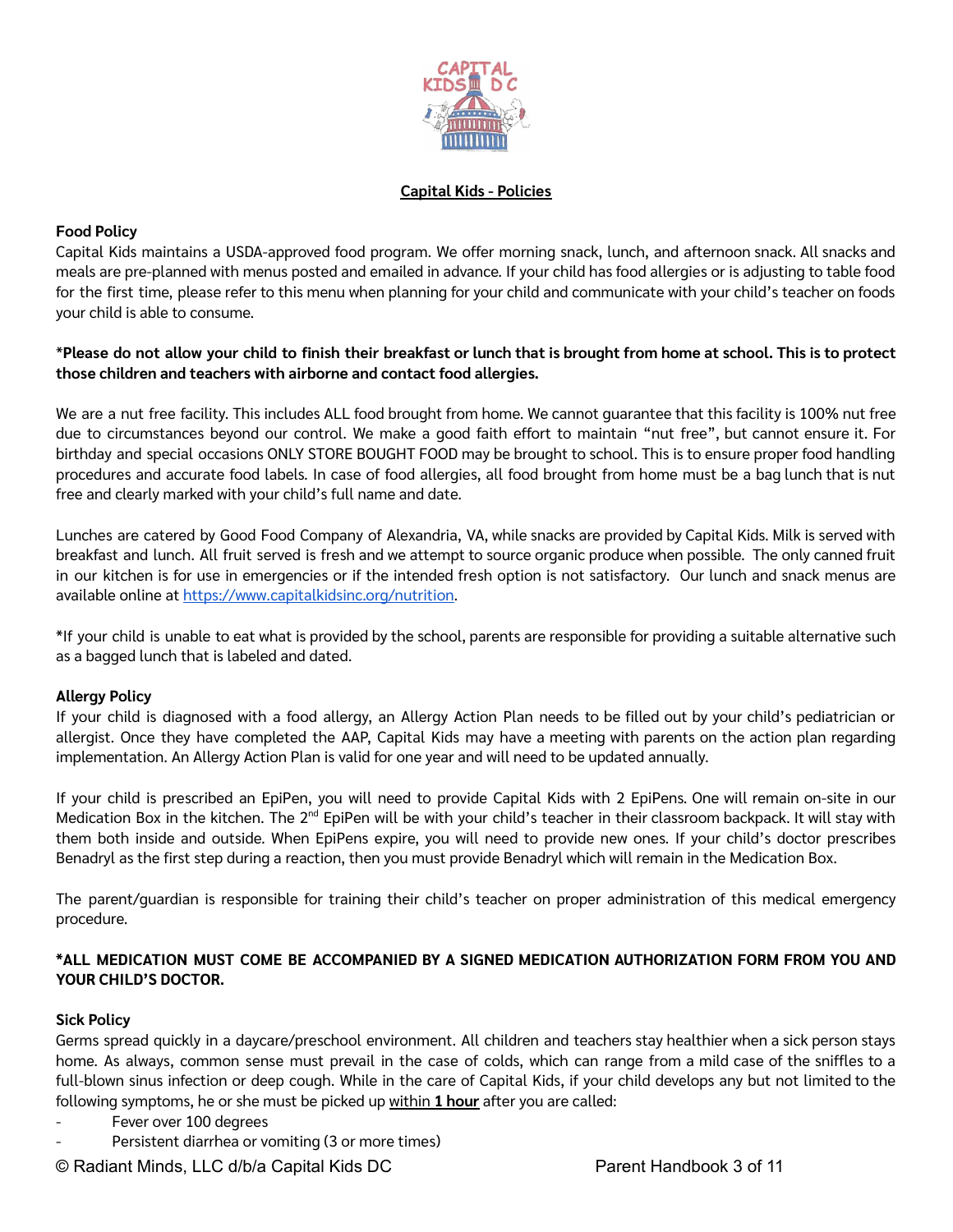

- Conjunctivitis (pink eye)
- Severe coughing (wheezing or croupy sounding)
- Head lice
- Unusual spots or rashes

\*Note: the named symptoms are based on DC Health Regulations to which all daycares must abide.

Please respect Capital Kids' decision when called to pick up your child. You will be given an hour timeframe to pick up your child. If it is not possible within an hour, please make alternative arrangements. If your child is cleared by a doctor to return to school, a signed doctor note stating that the child is no longer contagious must be provided before your child enters their classroom.

**24 HOUR RULE:** ANY CHILD WHO HAS SHOWN SIGNS OF ILLNESS IN THE PREVIOUS 24 HOURS MAY NOT ATTEND CLASS. IN ADDITION, THE FOLLOWING CRITERIA APPLY:

- Fever free: A child must be fever free for 24 hours without the use of fever reducing medicine before returning to Capital Kids
- **Antibiotic timeline:** A child should be on antibiotics 24 hours before returning to Capital Kids.

# PLEASE KEEP YOUR CHILD AT HOME IF YOUR CHILD IS NOT WELL ENOUGH TO PARTICIPATE IN ALL ASPECTS OF THE **DAILY SCHEDULE.**

Parents must notify the office immediately if:

- Your child is diagnosed with any **communicable diseases** including Strep Throat, Pink Eye, Lice, Hand Foot Mouth, Ringworm, Stomach Flu, Diarrhea, Vomiting, or any other common diseases in a school environment. We would then send out a "Health Alert" email to all parents notifying them to keep a look out for certain symptoms. Please know that Capital Kids does not release the names of any sick children during this process.
- Your child is taking any medication, as medicine may affect your child's behavior. This includes over the counter medications like Ibuprofen and Acetaminophen.

Unless we receive a doctor's note requesting a child to stay indoors, we expect every child to participate in outdoor play. As per DC Licensing, parents/guardians are required to notify Capital Kids' Owners or Director within 24 hours after your child or any member of your household has developed a reportable communicable disease, as defined by the DC Board of Health, except for life threatening diseases which must be reported immediately.

#### **Medication Policy**

A Capital Kids Authorization Form must be signed by a parent in order for a Capital Kids' teacher to apply topical ointments such as diaper cream or sunscreen. If your child needs to use a prescription topical ointment, a Medication Authorization Form needs to be filled out and signed by you and your child's pediatrician.

#### "Do I need a doctor's authorization for an over the counter medication, such as Infants Tylenol?" Answer: Yes.

Over the counter medications will not be administered without a signed Medication Authorization Form by you and your child's pediatrician. Topical ointments such as diaper cream and sunscreen require only a parents' signature; the only over the counter not needing a doctor's note or signature.

#### **In order to administer medication, the following steps MUST be met:**

- A Medication Authorization Form must be completed and signed by both the parent and physician.
- Medication must be in the original container with prescription label attached (Name, expiration date, dosage, time

© Radiant Minds, LLC d/b/a Capital Kids DC Parent Handbook 4 of 11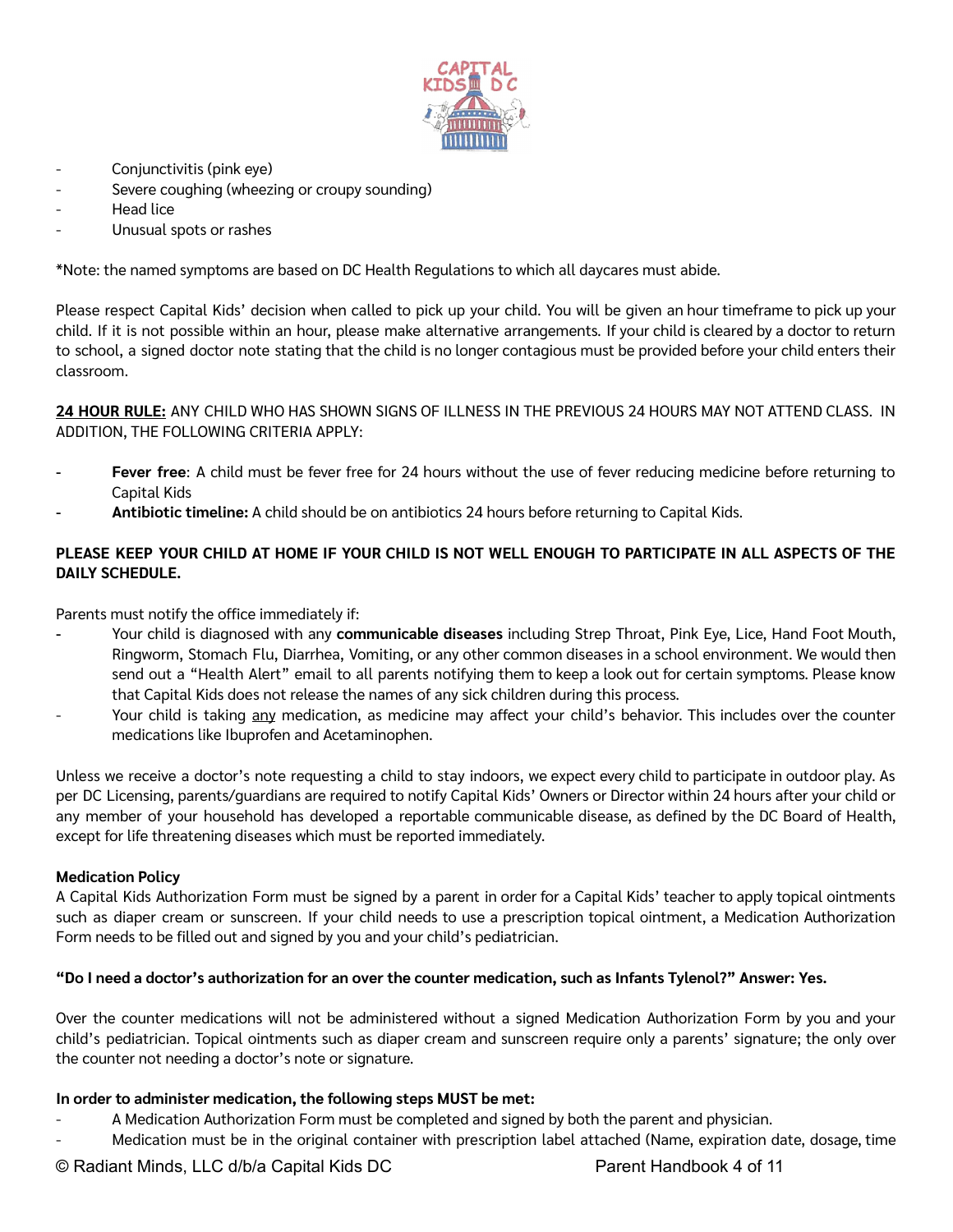

to administer medication, & route must be clearly stated)

- Medication must contain the dropper and/or measuring cup
- Medications must be dropped off to the Director to be stored (with the exception of sunscreen and diaper cream)

#### **\*Under no circumstance can medicine be left with a child's teacher or in a child's personal belongings.\***

- Medication, Sunscreen, and Diaper cream may NOT be stored in a book bag or cubby and must be labeled and stored properly by the Director and/or Teacher
- ALL medications, sunscreens, and diaper cream MUST be out of the reach of children at all times.

#### **Positive Discipline Policy**

Capital Kids has a carefully designed and coordinated curriculum that aids children in becoming successful in their classrooms and in life. This includes learning core values, self-control, the ability to choose alternatives, identify feelings, and to develop an understanding and respect towards others. Positive reinforcement is used to praise good choices and behavior. Activities are planned in ways to provide the children with many outlets for energy and emotions in an effort to prevent issues before they arise.

Teachers model appropriate behavior and guide positive interactions among children. Nurturing the children's social behavior helps children learn lifelong problem-solving and desired behavior skills.

Capital Kids promotes age-appropriate academics that include a balance of structure and play. Teachers carefully set up their classroom environments to promote positive social interactions, communicate and enforce classroom rules and boundaries, and redirect any unwanted behavior.

If and when necessary, the teacher relies on modeling appropriate behavior, teaching peacemaking skills, and presenting stories or scenarios that reinforce the desired behavior. It is important to remember that problem solving is a learned skill. At Capital Kids, we help children learn to make suitable choices and develop techniques to help control their emotions.

If a child experiences a particularly hard time, Capital Kids will work with parents as a team to develop a plan for success. If a specific circumstance needs attention, the teacher will follow these procedures:

1. The teacher will observe and document the child's behavior.

2. The teacher will discuss with the parent the child's behavior and go over their classroom plan and methods they will implement. The teacher will then go over these methods with the Director.

3. The teacher will follow up with the parents about how these methods are helping with the behavior.

4. If problems continue, a conference will be held with the parent, teacher and Director to discuss what would be best for the child. New strategies would be discussed.

5. Capital Kids will do everything to work as a team with the parents to correct unwanted behavior. At any time, depending on the severity of the situation, an individual plan may need to be implemented. If needed, there is an opportunity for teachers and the Director to seek support from outside resources. The plan may include removal of a child from the classroom and/or calling the parent to come get the child for the remainder of the day. Repeated severe problems may result in Capital Kids dis-enrolling the child.

Parents are expected to play an active part in reinforcing classroom behavior. Feel free to communicate with your child's teacher on a regular basis.

#### **Assessments**

Each child enrolled at Capital Kids will be on a two-week trial basis to assess whether or not all of their needs can be met within the parameters of our program. In compliance with DC licensing standards, you must provide all documentation including mental, physical, or emotional notations prior to enrollment.

© Radiant Minds, LLC d/b/a Capital Kids DC Parent Handbook 5 of 11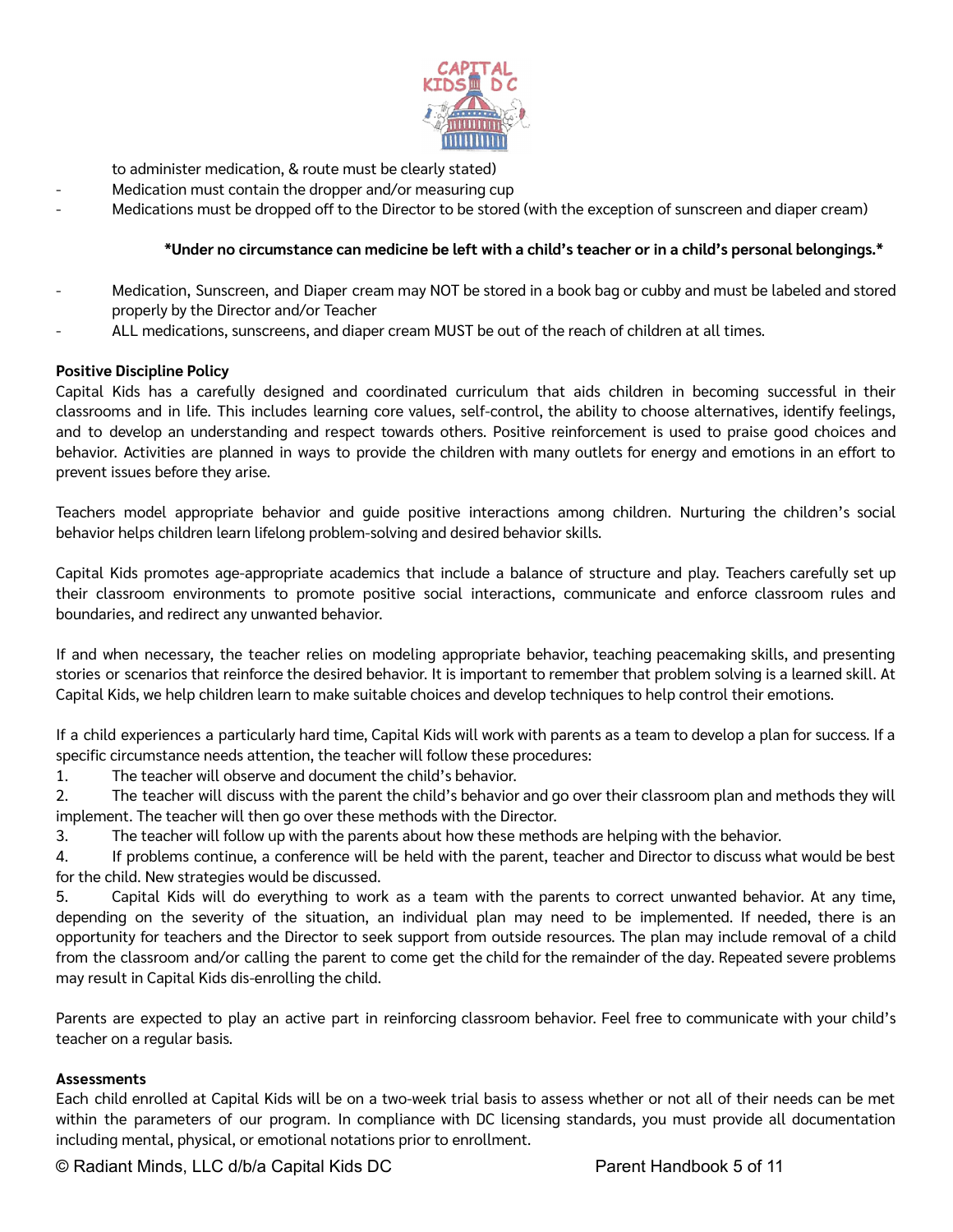

Children are placed in classrooms according to birthday or developmental milestones (social, emotional, and physical development). Academic assessments are conducted twice a year. Children may be moved into another class according to those completed assessments or upon the decision of the Director, after consultation with the teacher and parents. All children develop at their own pace. We continually update our academic assessments, syllabi, and lesson plans to best correspond and nurture a child's development.

#### **Daily Sheets**

Parents will receive updates of your child's day through an app, Brightwheel. This app will provide an overview of your child's day which includes what they eat, when they sleep, and if they use diapers - when they occur. Teachers will also use Brightwheel to message when your child is running low on supplies and communicate any concerns or comments. You can also communicate directly with your child's teachers to ask any questions or otherwise provide updates.

#### **Teachers**

We pride ourselves on hiring well qualified teachers, many of whom come from diverse backgrounds. All of our teachers are committed to the wellbeing and education of young children; this is our passion, not our job. Before hiring any individual, Capital Kids' management thoroughly interviews prospective employees, checks professional and personal references, and conducts a criminal background check. In addition, all staff must meet the strict standards of DC licensing which sets the educational and experience requirements for each position in a center.

#### **Social Media**

Capital Kids utilizes social media platforms. A photography consent needs to be signed by a parent stating that they give Capital Kids permission to use their child's photos on social media. This includes photos of parents and families that attend Capital Kids events. If you choose not to sign this consent, Capital Kids reserves the right to use those photos publicly and blurring faces so they are indistinguishable when children participate in group photos and group event pictures. All teachers are aware of which children are not allowed on our social media pages.

We ask that all parents be respectful of other Capital Kids' families' privacy. Parents should consider and respect the privacy of our students, staff, and administrators in all online activity. If you have an issue with anything occurring in your child's class, please speak with the Director or Owners; the posting of negative, confidential, and/or identifying information about children other than your own, parents, or staff at Capital Kids on social media (including but not limited to Facebook, Twitter, Instagram, and so forth) is strictly prohibited. If such commentary and observations occur within a public forum and includes confidential information or is aggressive (in the sole opinion of the administration), depending on the severity and if deemed necessary, may result in termination of childcare.

Under no circumstance are any teachers allowed to post pictures of children on their personal social media pages. They are made aware of this during our hiring process.

#### **Hours of Operation**

Capital Kids is open Monday – Friday from 7:30 am until 6:00 pm. Your monthly tuition covers any and all of these hours. You are free to drop off and pick up at any time during the day. As of 6:31 pm you are officially late. A late fee of \$4 per minute per child will be charged. If a parent or emergency contact cannot be reached within **ONE HOUR** of school closing, DC social services and police will be notified. Families who are repeatedly late will be terminated at the owners and/or Director's discretion.

NOTE: During the COVID-19 pandemic, Capital Kids may change the hours of operation as necessary to help stop the potential spread of the virus. If so, the late policy will apply to the closing time stated on our website. Please refer to our website to see current hours.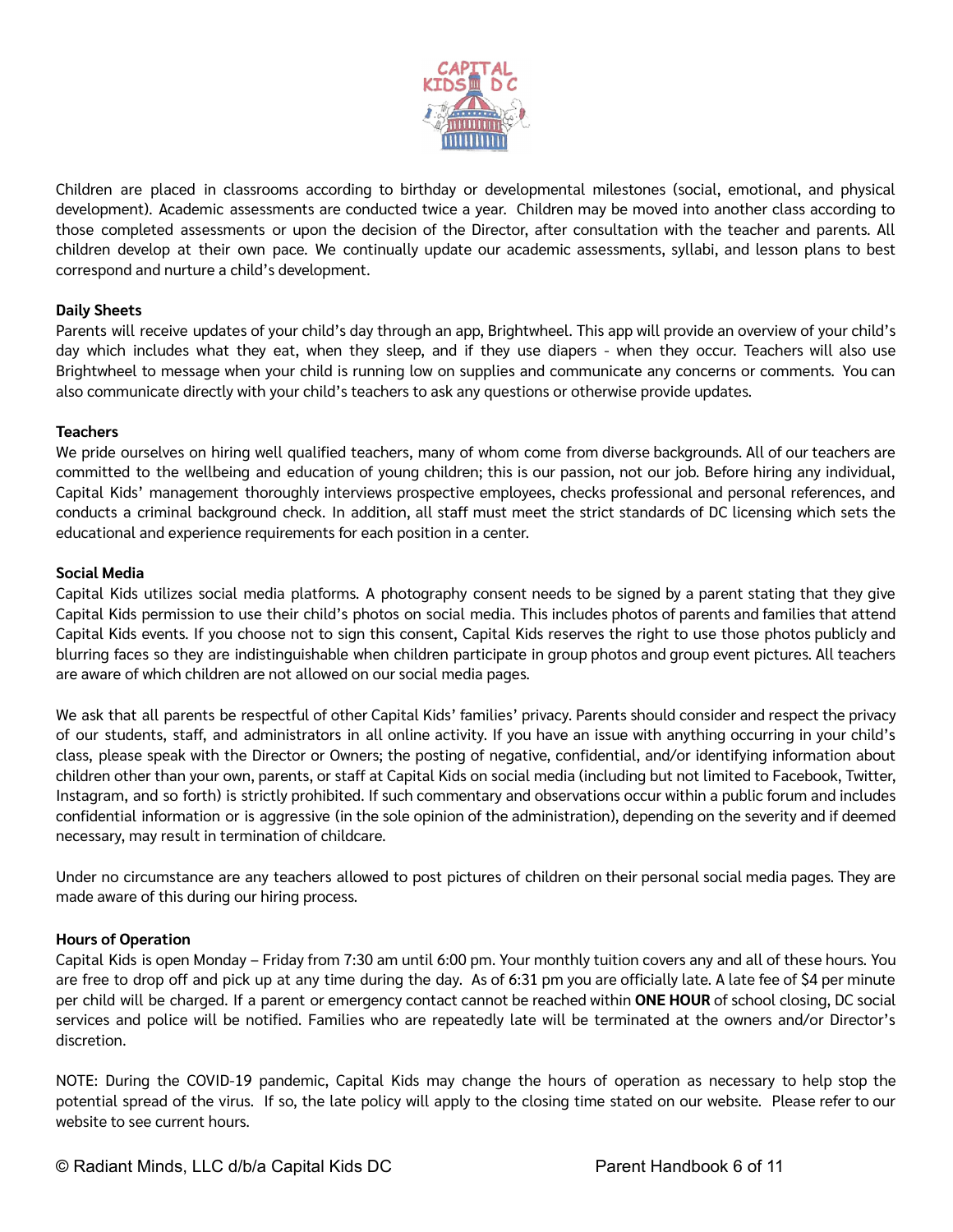

#### **Center Closings**

Capital Kids will be closed in observance of all federal and DC holidays as well as the day after Thanksgiving. In addition, we are closed for Winter Break from the day before Christmas (depending on which day it falls) and reopen on January 2nd. All closings and early dismissals will be posted on our website and communicated by email from the administration.

Capital Kids reserves the right to schedule and close the center for necessary teacher workdays. Parents will be given as much notice as possible and are responsible for finding alternative child care.

#### **Snow Days/Inclement Weather Policy**

School closings and delays are made to assure the safety of our teachers and children. When severe weather occurs, Capital Kids will make reasonable efforts to open. Please check our website and your email to receive information regarding delayed openings and/or closures. Capital Kids follows the decision of the Federal Government for CLOSINGS/DELAYS due to inclement weather. In addition, Capital Kids may close at our own discretion for the safety of our students and staff. Please visit: www.opm.gov for closings/delays. In the event that the center finds it necessary to close early, the Director will send out an email and then staff will start contacting parents or emergency contacts directly by phone.

#### **National Emergency**

In the event of a local or national emergency or a natural disaster, Capital Kids has developed an Emergency Contingency Plan to be used. However, if necessary, we will follow police directions as needed. The welfare of the children comes FIRST. Parents/guardians will be notified as the situation allows. Our staff members are trained to respond in a calm manner and to keep the children safe. In such an event Capital Kids will be held harmless by parents/guardians. Areas of safe harbor are the Dog Park on 25th Street, Tennis courts on N Street, and the Fairmont hotel.

#### **Non-Solicitation and Moonlighting**

No parent or guardian at Capital Kids shall solicit or induce any employee of Capital Kids to leave their employment to perform full or part time services including but not limited to nanny services, housekeeper, babysitting, etc. Families attempting to do so will be subject to immediate termination of child care services at Capital Kids.

Capital Kids management discourages but does not prohibit its employees from part time babysitting opportunities that DO NOT interfere with their scheduled job duties. When using a staff member for outside services, you release Capital Kids for any and all responsibility, repercussions and or expenses incurred from said care.

A Capital Kids teacher is not permitted to drive a current student in their personal cars to or from the child care center. The only exception to this rule is if the Director is notified that there is a national emergency and a Capital Kids employee is directed by an officer of the law to transport a child.

#### **Parent Involvement and Communication**

We highly value parental support and participation. Capital Kids has an open-door policy. Parents and guardians are always welcome to visit or tour the facility at any point during operating hours. However, if your child has a history of having adjustment issues, please limit your visitation. Also, please limit extended visits. A maximum of 15 minutes in the classroom is permitted unless a special event or day has been arranged. We also hold holiday celebrations and special events that parents are invited to attend.

Parents' active participation and involvement is the most important thing for your child to have the best experience at our center. Please feel free to speak to your child's teacher for more ways to become involved in your child's classroom.

#### **Withdrawal and Termination**

Parents/guardians must give Capital Kids at least 30-day prior written notice to withdraw their child from care; notice must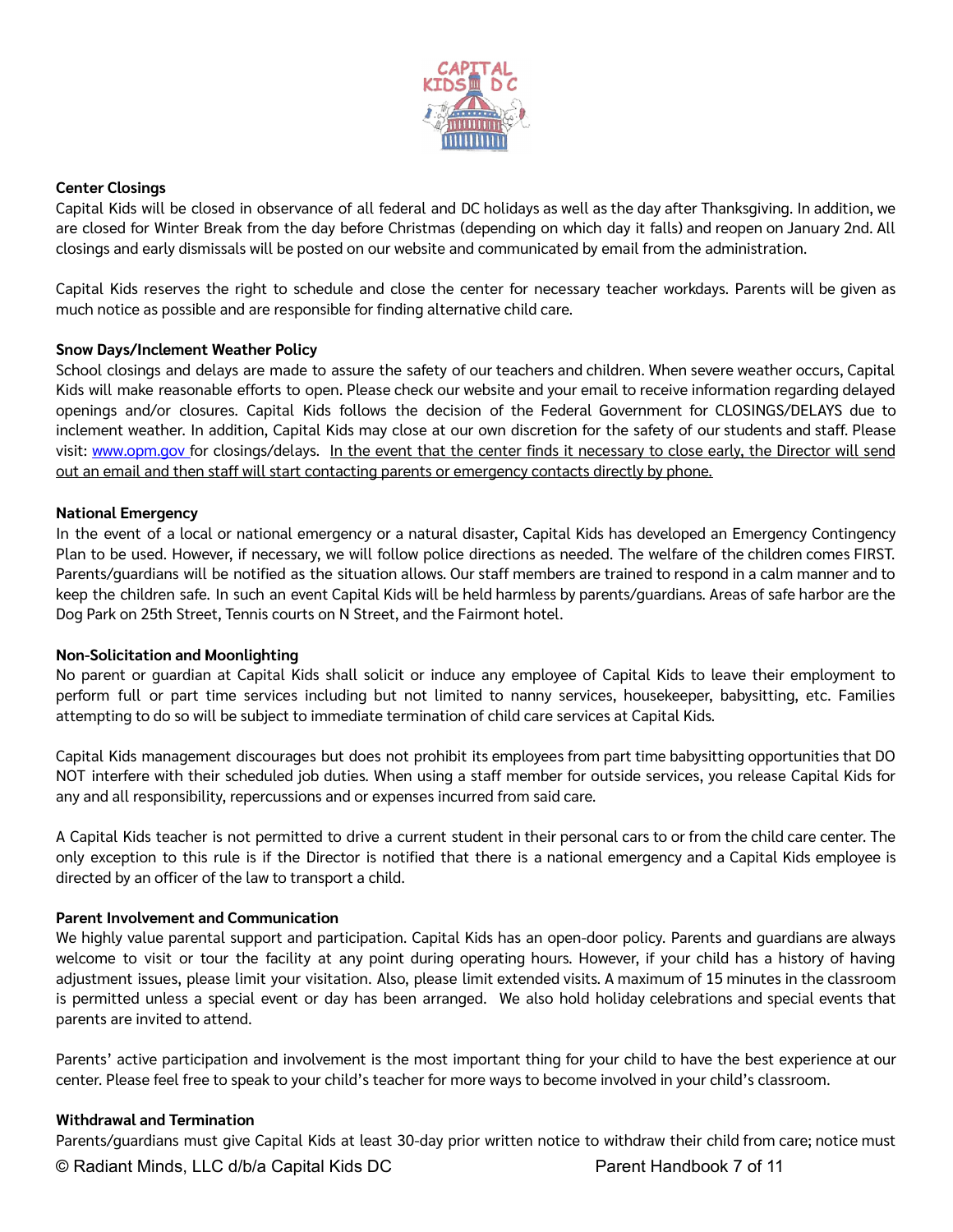

be provided to an owner or the Director. Failure to provide the aforementioned notice will result in parents/guardians to be liable to Capital Kids for an additional month's tuition.

Capital Kids reserves the right, in its sole and absolute discretion, to terminate childcare for any student at any time due to excessive behavioral problems. This includes, but is not limited to, biting, hitting, kicking, lack of parental support, parents that are extremely overbearing towards the staff/child in care, or anything that endangers him or herself, other children, or staff. If Capital Kids chooses to terminate child care for the reasons stated above, the Director will send a formal email of disenrollment to the parent/guardian. Please note that Capital Kids is an "at will" service provider.

Capital Kids reserves the right to terminate child care for any reason, including but not limited to the following:

- Tuition is 2 or more weeks past due.
- Repeated failure to pick up a child on time.
- A behavior pattern threatens a child's own or others' safety/wellbeing, even after an action plan has been in place.
- Failure to submit required forms.
- Parents/guardians are no longer supportive of Capital Kids' program and philosophy or become negative and uncooperative in their actions and opinions which works to undermine the operation of the school.
- Parents become threatening and/or aggressive towards administration and teachers.
- At the discretion of the Owner and Director.

#### **Emergency Medical Treatment**

When deemed necessary, Capital Kids will obtain immediate medical treatment for your child. Staff members are trained in basic first aid and CPR practices. Parents/guardians agree to hold harmless any and all employees of Capital Kids who assist your child with emergency medical treatment. Furthermore, it is the responsibility of the parent/guardian for any and all expenses incurred for the transportation and emergency services.

#### **School Safety**

Parents are required to accompany their child to and from their classroom each day (except during COVID-19, where drop off is at the front door). Children are not to be dropped off in the school lobby. When departing, please make a staff member aware of your departure. Only persons listed on the approved pick-up list will be allowed to pick up your child. In the event of an emergency, please inform your child's teacher and the office that you are requesting an alternate, non-listed adult, to pick up your child. They will need to show photo identification before we can release your child. **Please use caution while driving in and out of the parking lot as small children are not always visible.**

#### **Custodial Issues**

#### **Parent/Guardian Responsibilities**

Section 324.2-3, states that unless a court order has been issued to the contrary, the non- custodial parent of a child in day care must be included, upon request of said non- custodial parent, as an emergency contact for events occurring during the day care activities. If the non-custodial parent does not have legal rights to pick up your child, court documentation must be *kept up to date and in your child's file.* Verbal notification is not sufficient, court documentation/judge's orders are required.

\* All teachers and staff are mandated reporters as per DC child care licensing requirements. All suspected child abuse and neglect will be reported to social services. According to DC law it is not necessary to notify a parent/guardian before or after reporting an incident.

#### **Items from home**

Please note that lesson plans include a variety of activities that can become messy such as art, cooking projects and outdoor play. Please dress your child in season appropriate PLAY clothes. Children are bound to have accidents or get messy and teachers are prepared to handle these situations as they arise. Please ensure your child has a complete change of clothes in his or her cubby at all times.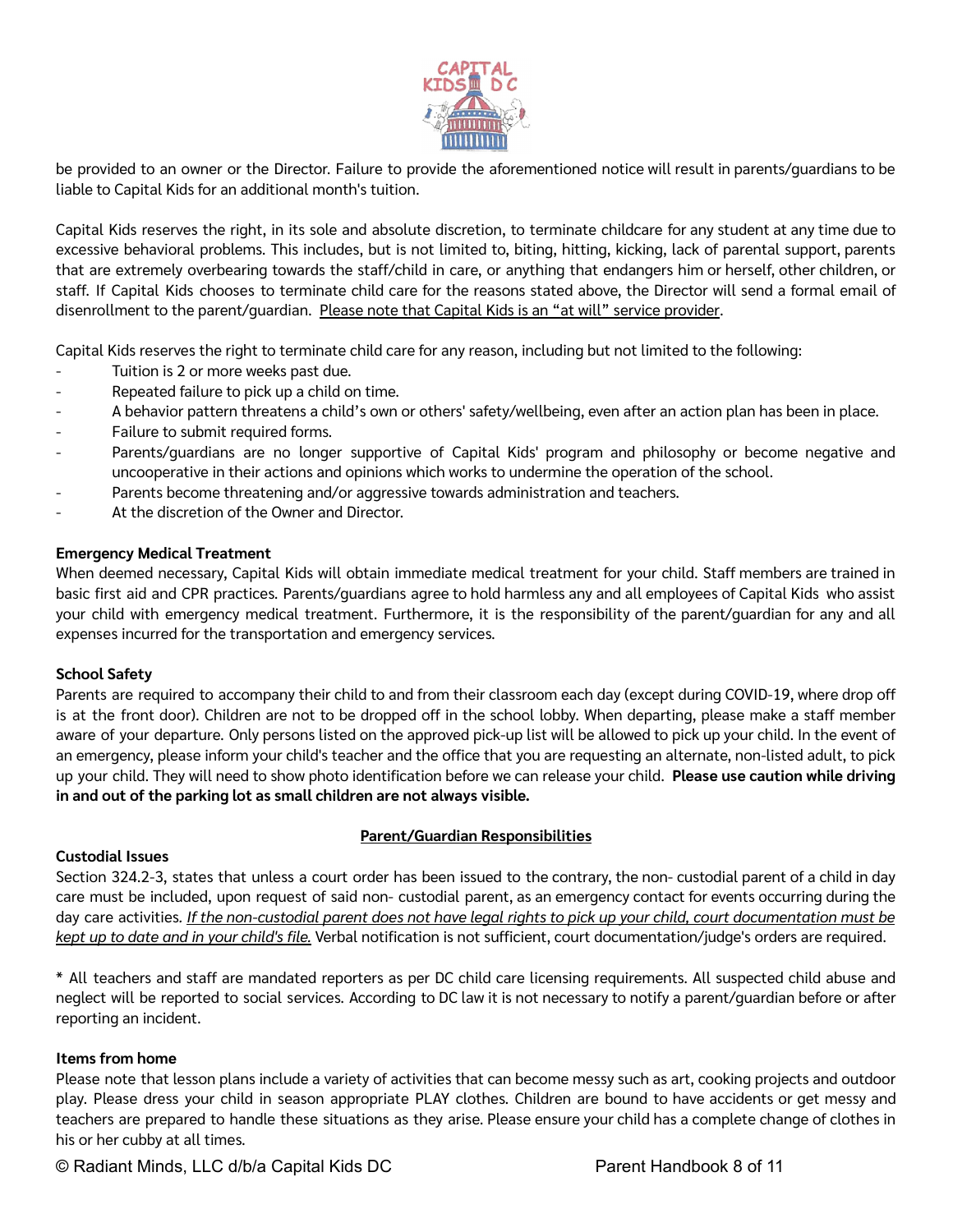

# **Daily Items:**

Your child needs to have the following everyday:

- Seasonal appropriate change of clothes (to be kept in child's cubby and/or bathroom bin) and shoes if walking
- Adequate napping items (crib sheet and blanket)
- Diapering supplies as necessary (diapers, wipes, diaper cream) *\*cloth diapers are not permitted*
- Toddlers are to bring 2 clean sippy cups each day (labeled with name and date)
- Infants are required to provide all formula/breast milk, bottles, and food (labeled with name and date) *\*breast milk bottles must be labeled with red tape (provided by center or home)*
- Parents/guardians are responsible to advise Capital Kids of any and all allergies (especially food borne) and physical or developmental issues.
- Parents/guardians are responsible for ensuring that your child's paperwork is correct and up to date.
- Each classroom is scheduled to go outside every day. Please dress your child in appropriate PLAY clothes including a jacket and mittens if necessary.

# **Capital Kids - Required Paperwork**

As per DC licensing standards the following documents are required to be kept current in each child's file:

- Current Health certificate (annual physical)
- Oral Health certificate (annually for children 3 and up)
- Up to date immunizations as recommended by DC Board of Health
- Registration Form
- Authorization for emergency medical treatment
- Enrollment and contact forms
- Signed Authorization and Consent Forms
- Center policies form
- Schedule of Fees and Financial Agreement Form
- Any legal and/or medical documentation pertinent to the safety and wellbeing of the child in care.
- Photo release form (for social media and Newsletter use)
- Parent Handbook Acknowledgement Form

#### **First Day/Weekly Checklist**

#### **Infant's First Day Checklist**

Please bring the following supplies for the day:

- Food/Formula as needed
- Bottles (Clearly labeled with child's name, )
- Nursery Water (if necessary)

\*\*A clean bottle is required for each feeding as we do not wash bottles on site\*\*

Please bring the following supplies for the week:

- **Diapers**
- Wipes (in wipe box)
- 2 crib sheets & blankets, swaddles if needed
- Several extra outfits
- **Bibs**
- © Radiant Minds, LLC d/b/a Capital Kids DC Parent Handbook 9 of 11
- Diaper Cream
- Pacifier (if needed)
- Hat for outside walks
- Noise machine if used at naps

# **Toddler's (Monkey & Frog Class) First Day Checklist**

Please bring the following supplies for the day:

- Sippy Cup for water (Clearly
- labeled)
- Sippy cup or bottle for milk
- Sweater/coat/gloves/hat (depending on weather)
- Must have shoes for outside

Please bring the following supplies for the week: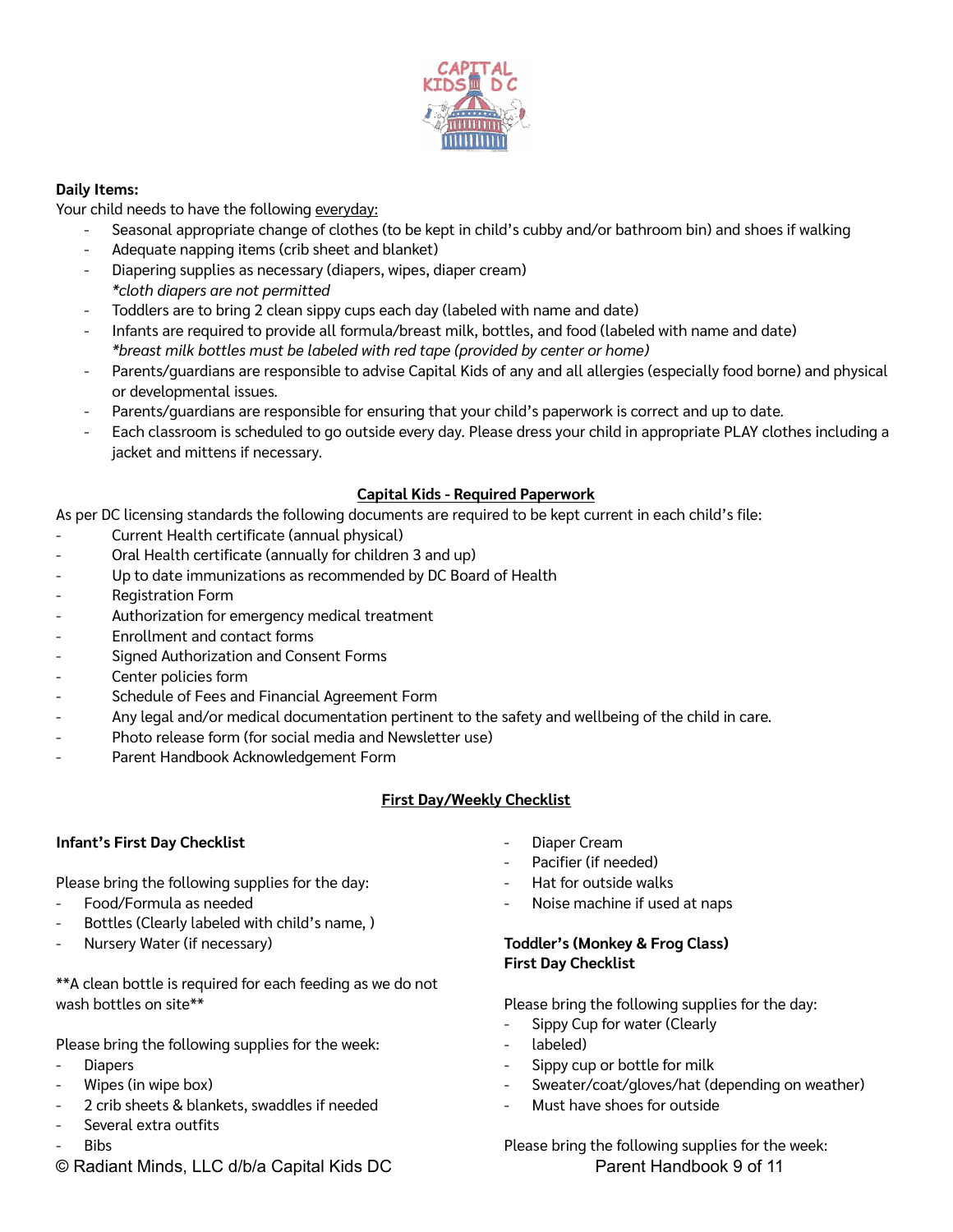

- **Diapers**
- **Wipes**
- Diaper cream
- crib sheet & blanket for cot
- Extra outfits
- Diaper Cream

# **Preschooler's (Puppy & Pony class) First Day Checklist**

Please bring the following supplies for the day:

- Pull-Ups (if necessary)
- Wipes or flushable wipes (if necessary)
- 1 crib sheet & blanket for cot
- Extra outfits/ underwear
- Water bottle
- **Backpack**
- Sweater/coat/gloves/hat (depending on weather)

\*bathroom items are stored in child's bathroom bin and used as needed\*

#### **Pre- Kindergarten (Robin class) First Day Checklist**

Please bring the following supplies for the day:

- Baby wipes (if necessary)
- 1 crib sheet & blanket for cot
- Extra outfits/ underwear
- Water bottle
- Backpack
- Raincoat/Sweater/coat/gloves/ hat (depending on weather)

**NOTE**: Everything needs to be labeled with your child's name - every piece of everything!

NOTE: If you are bringing in 1) *diaper cream*, 2) *sunscreen*, or 3) *insect repellent*, you must complete the authorization form. The form is available to complete on our website under Tuition/Forms.